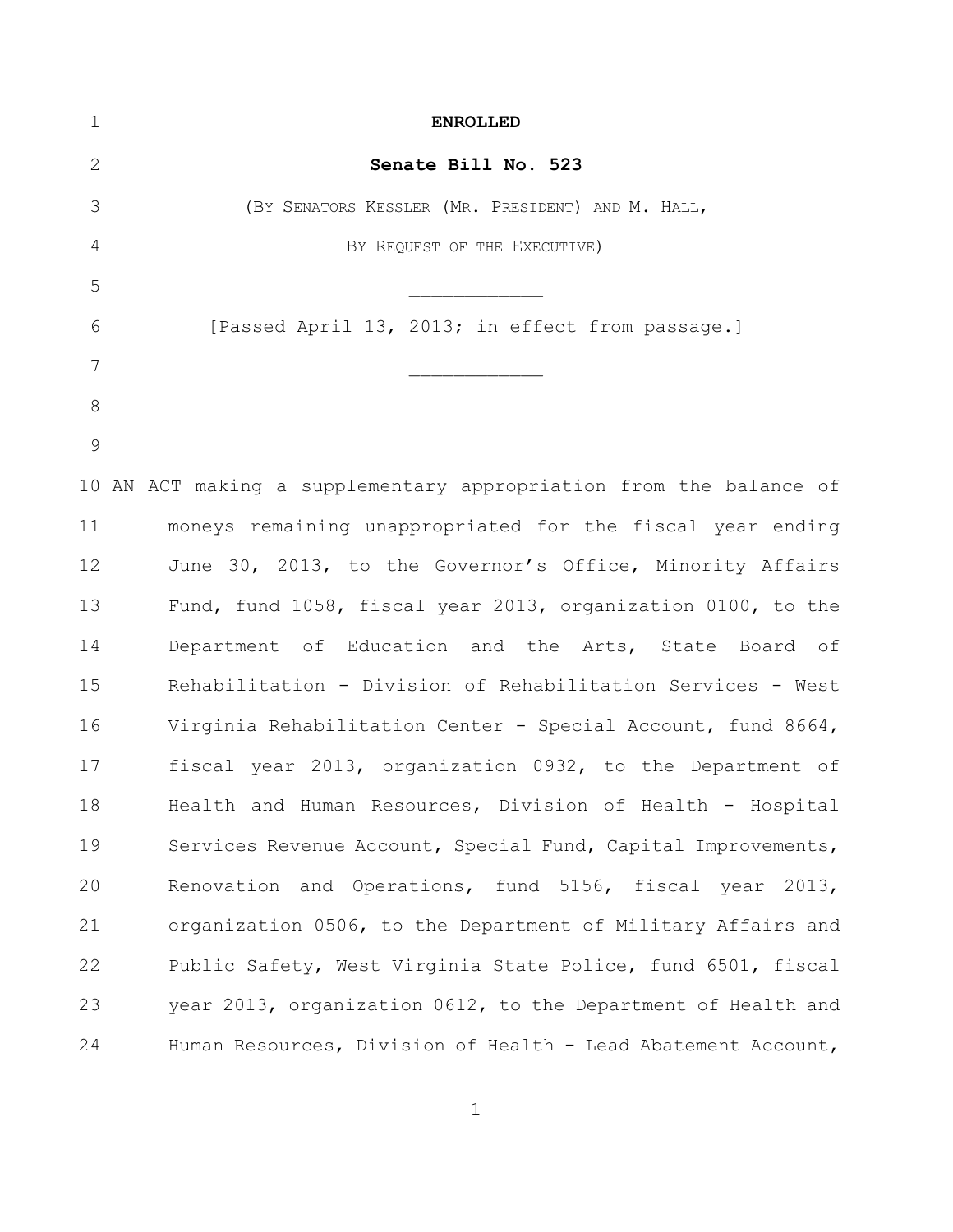fund 5204, fiscal year 2013, organization 0506, to the Department of Revenue, Municipal Bond Commission, fund 7253, fiscal year 2013, organization 0706, to the Department of Transportation, Public Port Authority - Special Railroad and Intermodal Enhancement Fund, fund 8254, fiscal year 2013, organization 0806, to the Miscellaneous Boards and Commissions, WV Board of Examiners for Registered Professional Nurses, fund 8520, fiscal year 2013, organization 0907, and to the Miscellaneous Boards and Commissions, WV Board of Licensed Dietitians, fund 8680, fiscal year 2013, organization 0936, by supplementing and amending the appropriations for the fiscal year ending June 30, 2013.

 WHEREAS, The Governor has established that there now remains an unappropriated balance in the Governor's Office, Minority Affairs Fund, fund 1058, fiscal year 2013, organization 0100, in the Department of Education and the Arts, State Board of Rehabilitation - Division of Rehabilitation Services - West Virginia Rehabilitation Center - Special Account, fund 8664, fiscal year 2013, organization 0932, in the Department of Health and Human Resources, Division of Health - Hospital Services Revenue Account, Special Fund, Capital Improvements, Renovation and Operations, fund 5156, fiscal year 2013, organization 0506, in the Department of Health and Human Resources, Division of Health - Lead Abatement Account, fund 5204, fiscal year 2013, organization 0506, in the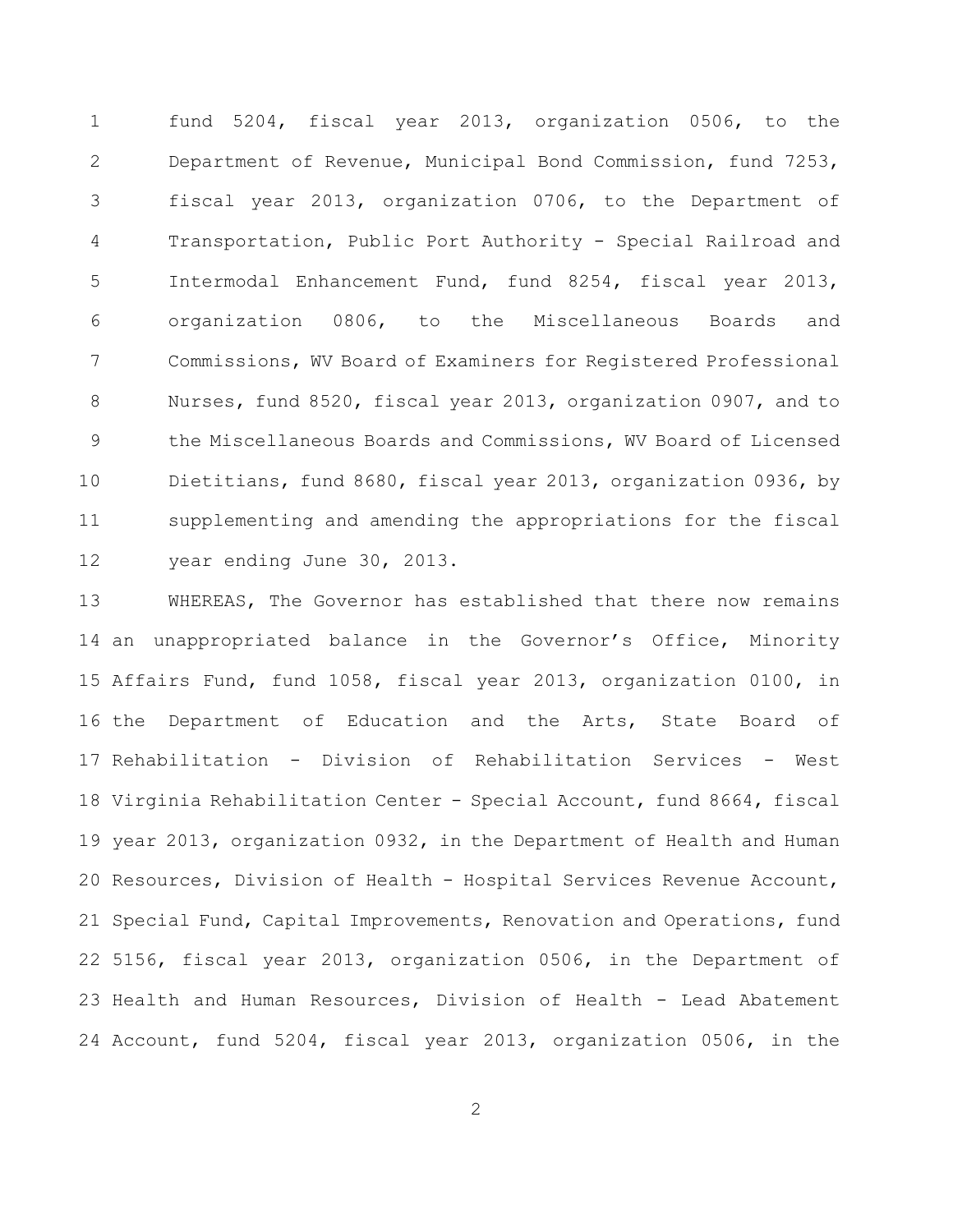Department of Military Affairs and Public Safety, West Virginia State Police, fund 6501, fiscal year 2013, organization 0612, in the Department of Revenue, Municipal Bond Commission, fund 7253, fiscal year 2013, organization 0706, to the Department of Transportation, Public Port Authority - Special Railroad and Intermodal Enhancement Fund, fund 8254, fiscal year 2013, organization 0806, in the Miscellaneous Boards and Commissions, WV Board of Examiners for Registered Professional Nurses, fund 8520, fiscal year 2013, organization 0907, and in the Miscellaneous Boards and Commissions, WV Board of Licensed Dietitians, fund 8680, fiscal year 2013, organization 0936, that is available for expenditure during the fiscal year ending June 30, 2013, which is hereby appropriated by the terms of this supplementary appropriation bill; therefore

*Be it enacted by the Legislature of West Virginia:*

 That the total appropriation for the fiscal year ending June 30, 2013, to fund 1058, fiscal year 2013, organization 0100, be supplemented and amended to read as follows:

TITLE II — APPROPRIATIONS.

**Sec. 3. Appropriations from other funds.**

- **EXECUTIVE**
- *100-Governor's Office*
- *Minority Affairs Fund*
- (WV Code Chapter 5)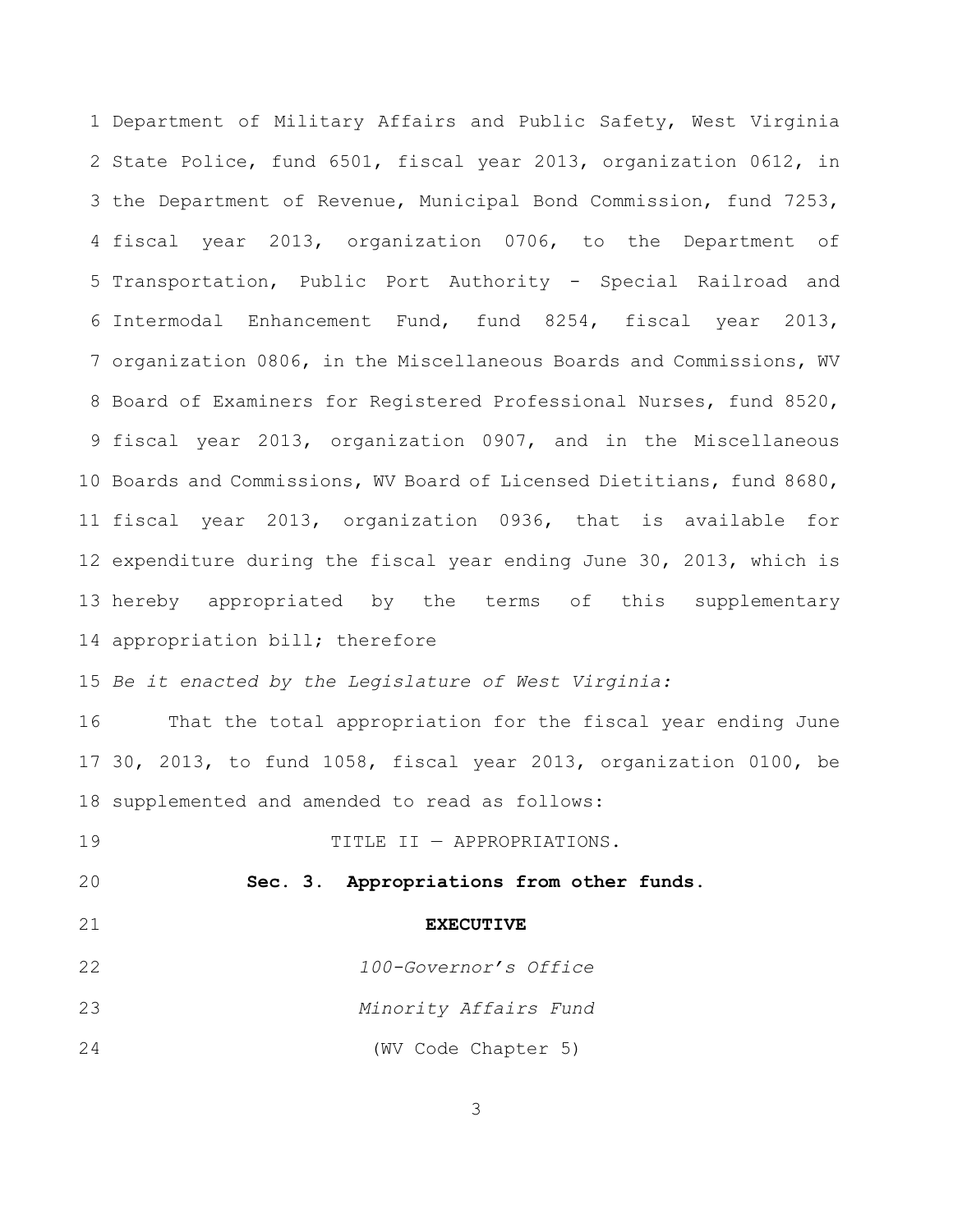| $\mathbf 1$    | Fund 1058 FY 2013 Org 0100                                            |                               |
|----------------|-----------------------------------------------------------------------|-------------------------------|
| $\overline{2}$ | Act-                                                                  | Other                         |
| 3              | ivity                                                                 | Funds                         |
|                | Personal Services<br>001<br>4 1                                       | $\hat{\mathsf{S}}$<br>125,000 |
|                | 5 <sub>2</sub><br>Annual Increment<br>004                             | 1,000                         |
|                | 6 3<br>Employee Benefits<br>010                                       | 46,800                        |
|                | 7 4<br>Current Expense<br>130                                         | 503,200                       |
|                | 8 5<br>Total.                                                         | \$<br>676,000                 |
| $\mathsf 9$    | And, That the total appropriation for the fiscal year                 |                               |
|                | 10 ending June 30, 2013, to fund 8664, fiscal year 2013, organization |                               |
|                | 11 0932, be supplemented and amended to read as follows:              |                               |
| 12             | TITLE II - APPROPRIATIONS.                                            |                               |
|                |                                                                       |                               |
|                | Sec. 3. Appropriations from other funds.                              |                               |
| 13<br>14       | DEPARTMENT OF EDUCATION AND THE ARTS                                  |                               |
| 15             | 155-State Board of Rehabilitation -                                   |                               |
| 16             | Division of Rehabilitation Services -                                 |                               |
| 17             | West Virginia Rehabilitation Center -                                 |                               |
| 18             | Special Account                                                       |                               |
| 19             | (WV Code Chapter 18)                                                  |                               |
| 20             | Fund 8664 FY 2013 Org 0932                                            |                               |
| 21             | Act-                                                                  | Other                         |
| 22             | ivity                                                                 | Funds                         |
| 23 1           | Personal Services<br>001                                              | 75,000<br>\$                  |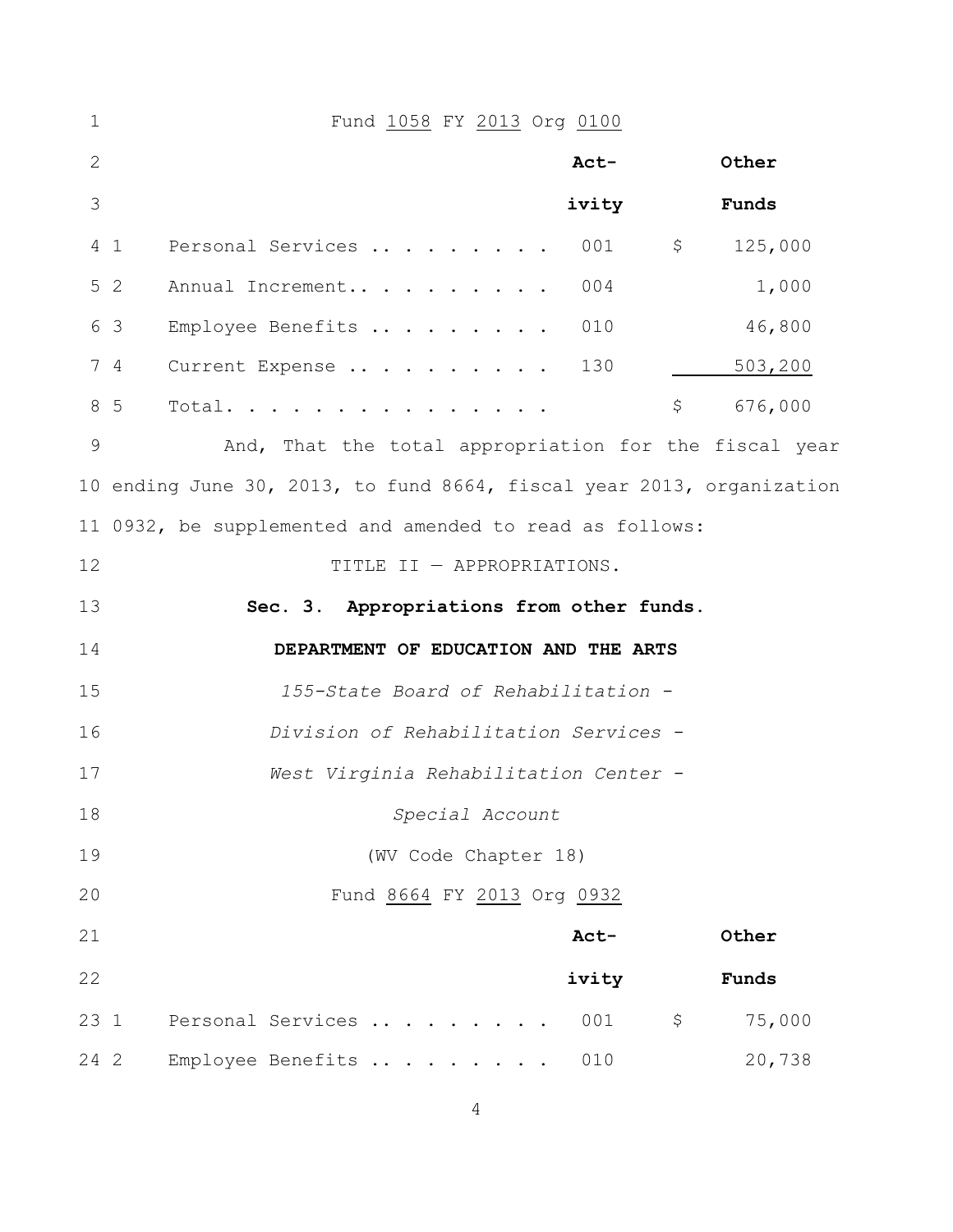|      | 1 <sup>3</sup><br>Current Expenses                                  | 130   |              | 2,289,622 |  |
|------|---------------------------------------------------------------------|-------|--------------|-----------|--|
|      | 24<br>Repairs and Alterations                                       | 064   |              | 150,000   |  |
|      | 3 <sub>5</sub><br>Equipment                                         | 070   |              | 220,000   |  |
|      | 4 6<br>Other Assets                                                 | 690   |              | 150,000   |  |
|      | 5 7<br>Total.                                                       |       | $\zeta$      | 2,905,360 |  |
| 6    | And, That the total appropriation for the fiscal year ending        |       |              |           |  |
|      | 7 June 30, 2013, to fund 5156, fiscal year 2013, organization 0506, |       |              |           |  |
|      | 8 be supplemented and amended by increasing existing items of       |       |              |           |  |
|      | 9 appropriation as follows:                                         |       |              |           |  |
| 10   | TITLE II - APPROPRIATIONS.                                          |       |              |           |  |
| 11   | Sec. 3. Appropriations from other funds.                            |       |              |           |  |
| 12   | DEPARTMENT OF HEALTH AND HUMAN RESOURCES                            |       |              |           |  |
| 13   | 175-Division of Health -                                            |       |              |           |  |
| 14   | Hospital Services Revenue Account                                   |       |              |           |  |
| 15   | Special Fund                                                        |       |              |           |  |
| 16   | Capital Improvement, Renovation and Operations                      |       |              |           |  |
| 17   | (WV Code Chapter 16)                                                |       |              |           |  |
| 18   | Fund 5156 FY 2013 Org 0506                                          |       |              |           |  |
| 19   |                                                                     | Act-  |              | Other     |  |
| 20   |                                                                     | ivity |              | Funds     |  |
| 211  | Institutional Facilities                                            |       |              |           |  |
| 22 2 | Operations $(R)$ .                                                  | 335   | $\mathsf{S}$ | 5,000,000 |  |
| 23 3 | Medical Services Trust Fund -                                       |       |              |           |  |
| 24 4 | Transfer (R).                                                       | 512   |              | 2,500,000 |  |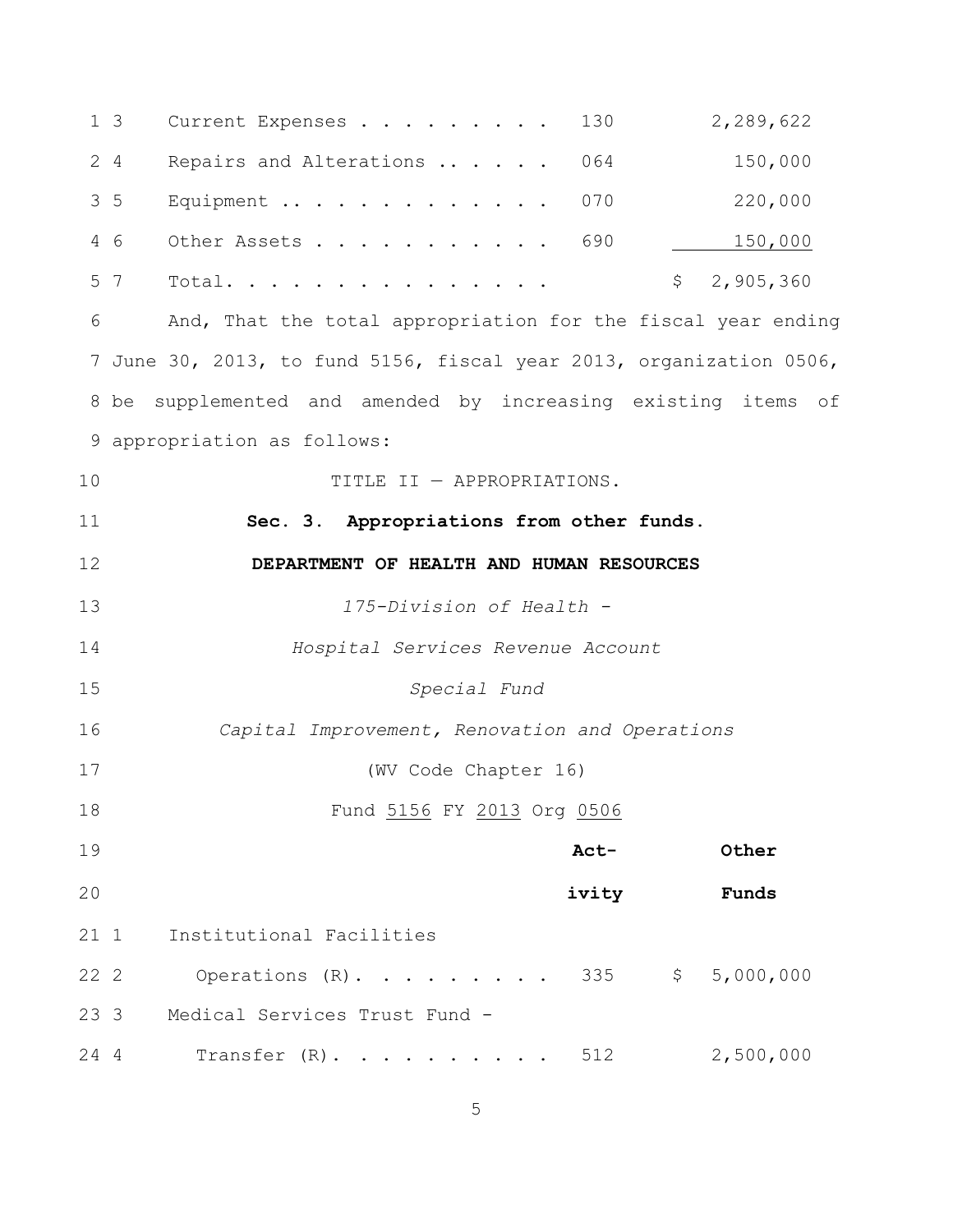And, That the total appropriation for the fiscal year ending June 30, 2013, to fund 5204, fiscal year 2013, organization 0506, be supplemented and amended by increasing existing items of appropriation as follows: TITLE II — APPROPRIATIONS. **Sec. 3. Appropriations from other funds. DEPARTMENT OF HEALTH AND HUMAN RESOURCES** *179-Division of Health - Lead Abatement Account* (WV Code Chapter 16) Fund 5204 FY 2013 Org 0506 **Act- Other ivity Funds** 1 Personal Services .. . . . . . . . 001 \$ 3,000 2 Employee Benefits .. . . . . . . . 010 2,076 And, That the total appropriation for the fiscal year ending June 30, 2013, to fund 6501, fiscal year 2013, organization 0612, be supplemented and amended by adding a new item of appropriation as follows: TITLE II — APPROPRIATIONS. **Sec. 3. Appropriations from other funds. DEPARTMENT OF MILITARY AFFAIRS AND PUBLIC SAFETY** *196-West Virginia State Police -*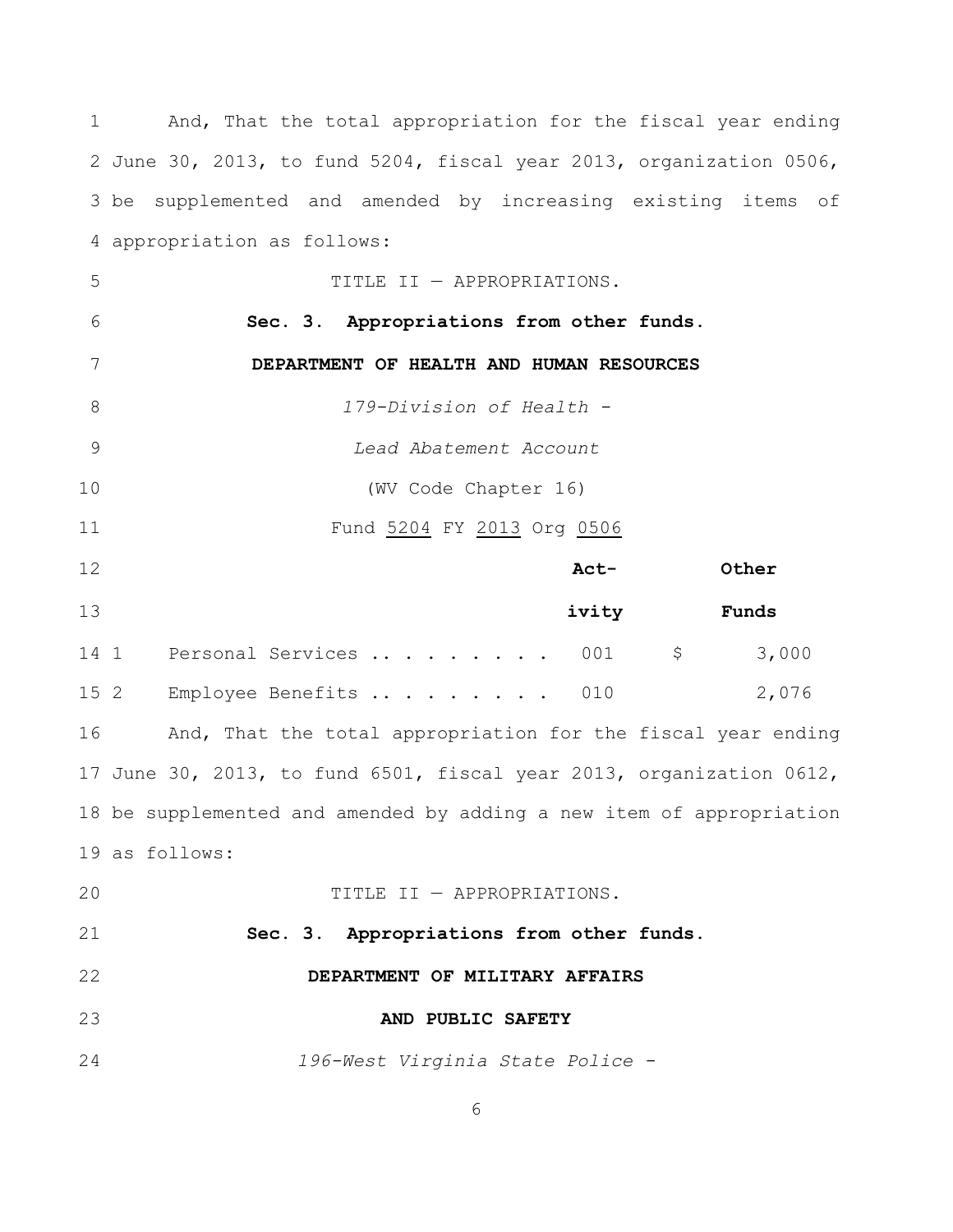*Motor Vehicle Inspection Fund* (WV Code Chapter 17C) Fund 6501 FY 2013 Org 0612 **Act- Other ivity Funds** 6a. Buildings .. . . . . . . . . . . . 258 \$ 534,000 And, That the total appropriation for the fiscal year ending June 30, 2013, to fund 7253, fiscal year 2013, organization 0706, be supplemented and amended by adding a new item of appropriation as follows: 11 TITLE II - APPROPRIATIONS. **Sec. 3. Appropriations from other funds. DEPARTMENT OF REVENUE** *223-Municipal Bond Commission* (WV Code Chapter 13) Fund 7253 FY 2013 Org 0706 **Act- Other ivity Funds** 19 4a Equipment .. . . . . . . . . . . 070 \$ 247,500 And, That the total appropriation for the fiscal year ending June 30, 2013, to fund 8254, fiscal year 2013, organization 0806, be supplemented and amended to read as follows: TITLE II — APPROPRIATIONS. **Sec. 3. Appropriations from other funds.**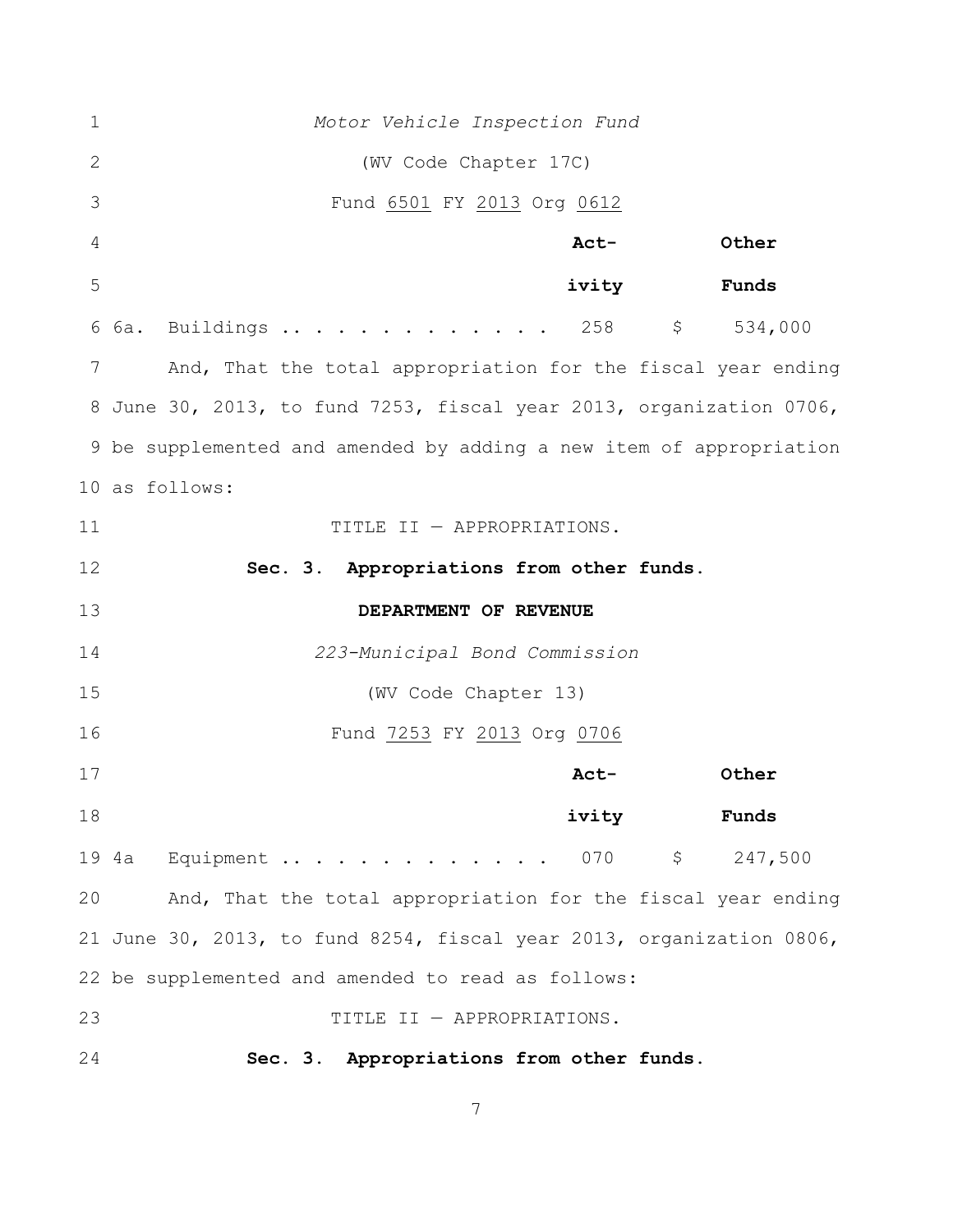| $\mathbf{1}$    | DEPARTMENT OF TRANSPORTATION                                           |
|-----------------|------------------------------------------------------------------------|
| $\mathbf{2}$    | 233-Public Port Authority -                                            |
| 3               | Special Railroad and Intermodal Enhancement Fund                       |
| 4               | (WV Code Chapter 17)                                                   |
| 5               | Fund 8254 FY 2013 Org 0806                                             |
| 6               | Other<br>Act-                                                          |
| 7               | ivity<br>Funds                                                         |
|                 | Current Expenses 130 \$ 250,000<br>8 1                                 |
|                 | 9 <sub>2</sub><br>Other Assets 690<br>7,750,000                        |
| 10 <sub>3</sub> | \$8,000,000<br>Total                                                   |
| 11              | And, That the total appropriation for the fiscal year ending           |
|                 | 12 June 30, 2013, to fund 8520, fiscal year 2013, organization 0907,   |
|                 | 13 be supplemented and amended by increasing an existing item of       |
|                 | 14 appropriation and by adding a new item of appropriation as follows: |
| 15              | TITLE II - APPROPRIATIONS.                                             |
| 16              | Sec. 3. Appropriations from other funds.                               |
| 17              | MISCELLANEOUS BOARDS AND COMMISSIONS                                   |
| 18              | 248-WV Board of Examiners for Registered Professional Nurses           |
| 19              | (WV Code Chapter 30)                                                   |
| 20              | Fund 8520 FY 2013 Org 0907                                             |
| 21              | Act-<br>Other                                                          |
| 22              | ivity<br>Funds                                                         |
| 23 6            | 5,000<br>Equipment<br>070                                              |
|                 | 5,000<br>690<br>24 6a<br>Other Assets                                  |